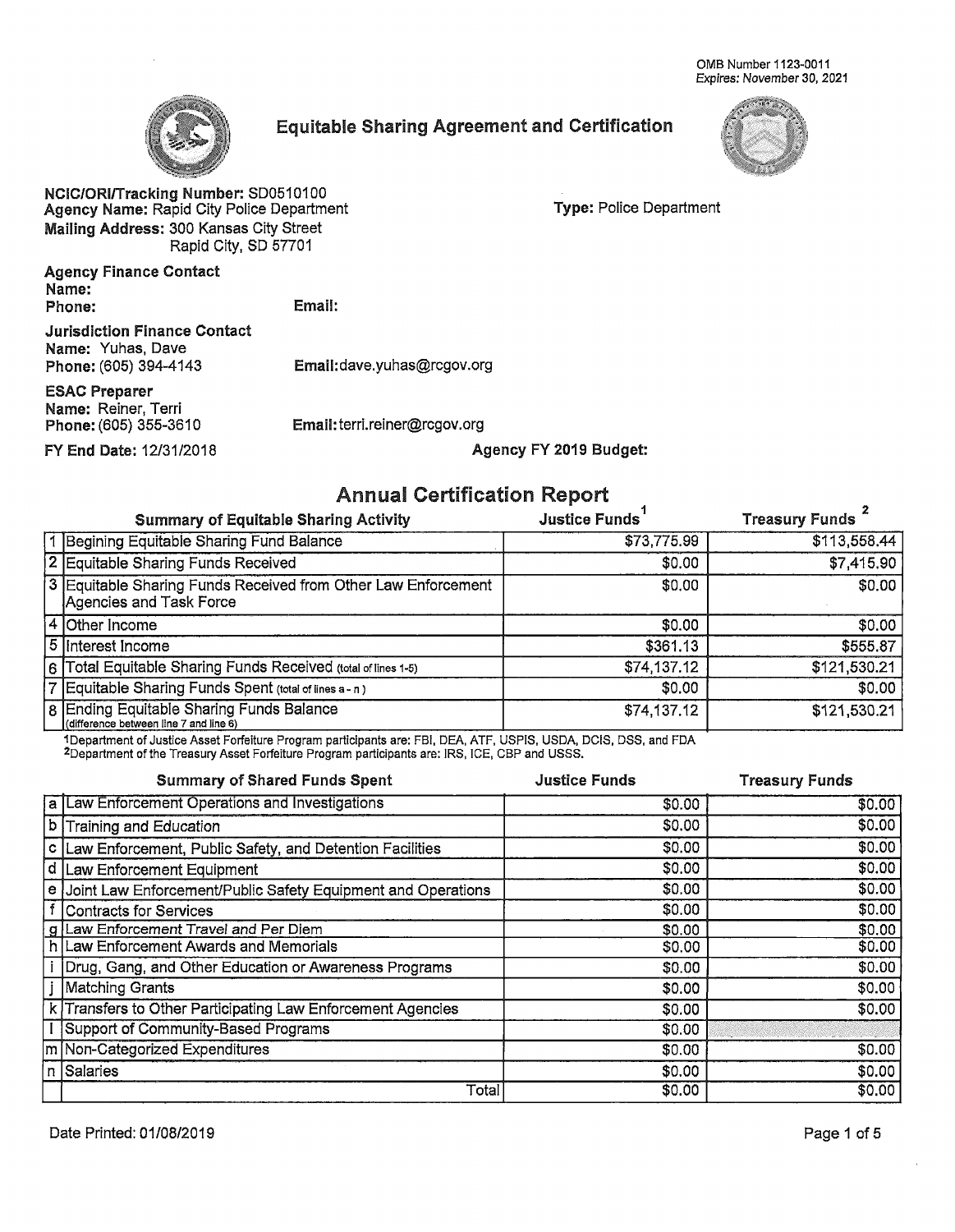### Equitable Sharing Funds Received From Other Agencies

| <b>Transferring Agency Name</b> | <b>Justice Funds</b> | <b>Treasury Funds</b> |
|---------------------------------|----------------------|-----------------------|
|                                 |                      |                       |

### **Other Income**

| <b>Other Income Type</b> | <b>Justice Funds</b> | <b>Treasury Funds</b> |
|--------------------------|----------------------|-----------------------|
|                          |                      |                       |

### **Matching Grants**

| <b>Matching Grant Name</b> | <b>Justice Funds</b> | <b>Treasury Funds</b> |
|----------------------------|----------------------|-----------------------|
|                            |                      |                       |

### Transfers to Other Participating Law Enforcement Agencies

| <b>Receiving Agency Name</b> | <b>Justice Funds</b> | <b>Treasury Funds</b> |
|------------------------------|----------------------|-----------------------|
|                              |                      |                       |

### **Support of Community-Based Programs**

| Recipient | <b>Justice Funds</b> |  |
|-----------|----------------------|--|
|           |                      |  |

### **Non-Categorized Expenditures**

| Description | <b>Justice Funds</b> | <b>Treasury Funds</b> |
|-------------|----------------------|-----------------------|
|             |                      |                       |

### **Salaries**

| Salary Type | -----<br><b>Justice Funds</b> | Treasury Funds |
|-------------|-------------------------------|----------------|
|             |                               |                |

## **Paperwork Reduction Act Notice**

Under the Paperwork Reduction Act, a person is not required to respond to a collection of information unless it displays a valid OMB control number. We try to create accurate and easily understood forms that impose the least possible burden on you to complete. The estimated average time to complete this form is 30 minutes. If you have comments regarding the accuracy of this estimate, or suggestions for making this form simpler, please write to the Asset Forfeiture and Money Laundering Section at 1400 New York Avenue, N.W., Washington, DC 20005.

## **Privacy Act Notice**

The Department of Justice is collecting this information for the purpose of reviewing your equitable sharing expenditures. Providing this information is voluntary; however, the information is necessary for your agency to maintain Program compliance. Information collected is covered by Department of Justice System of Records Notice, 71 Fed. Reg. 29170 (May 19, 2006), JMD-022 Department of Justice Consolidated Asset Tracking System (CATS). This information may be disclosed to contractors when necessary to accomplish an agency function, to law enforcement when there is a violation or potential violation of law, or in accordance with other published routine uses. For a complete list of routine uses, see the System of Records Notice as amended by subsequent publications.

# **Single Audit Information**

**Independent Auditor** 

Name: Shelley Goodrich Company: Ketel Thorstenson, LLP Phone: (605) 716-3252

Email: shelley@ktllp.com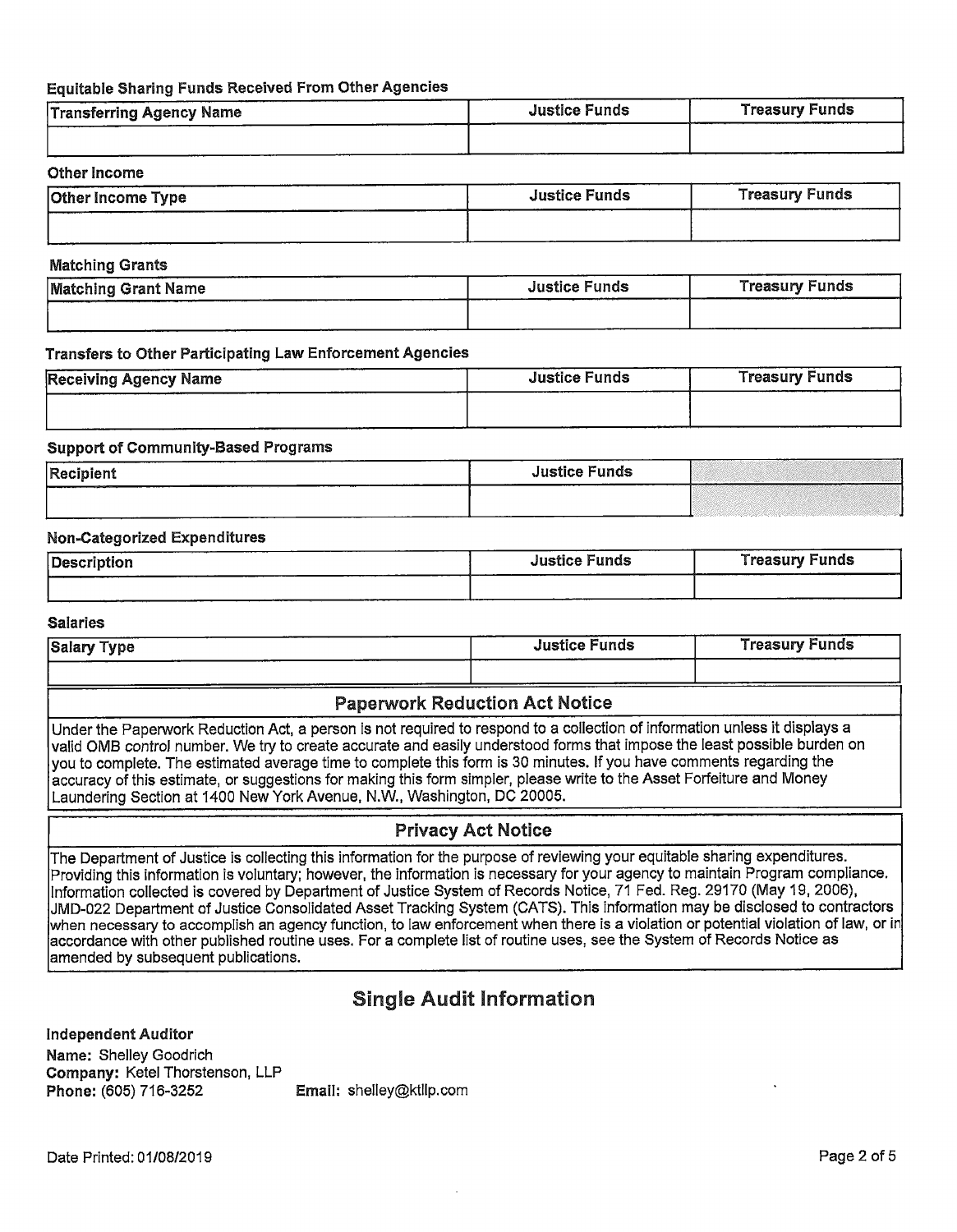Were equitable sharing expenditures included on your jurisdiction's prior fiscal year's Schedule of Expenditures of Federal Awards (SEFA)?

 $NO[X]$ YES  $\Box$ 

Prior year Single Audit Number Assigned by Harvester Database: 773316

÷,

 $\mathcal{A}=\{x_1,\ldots,x_n\}$  ,  $\mathcal{A}$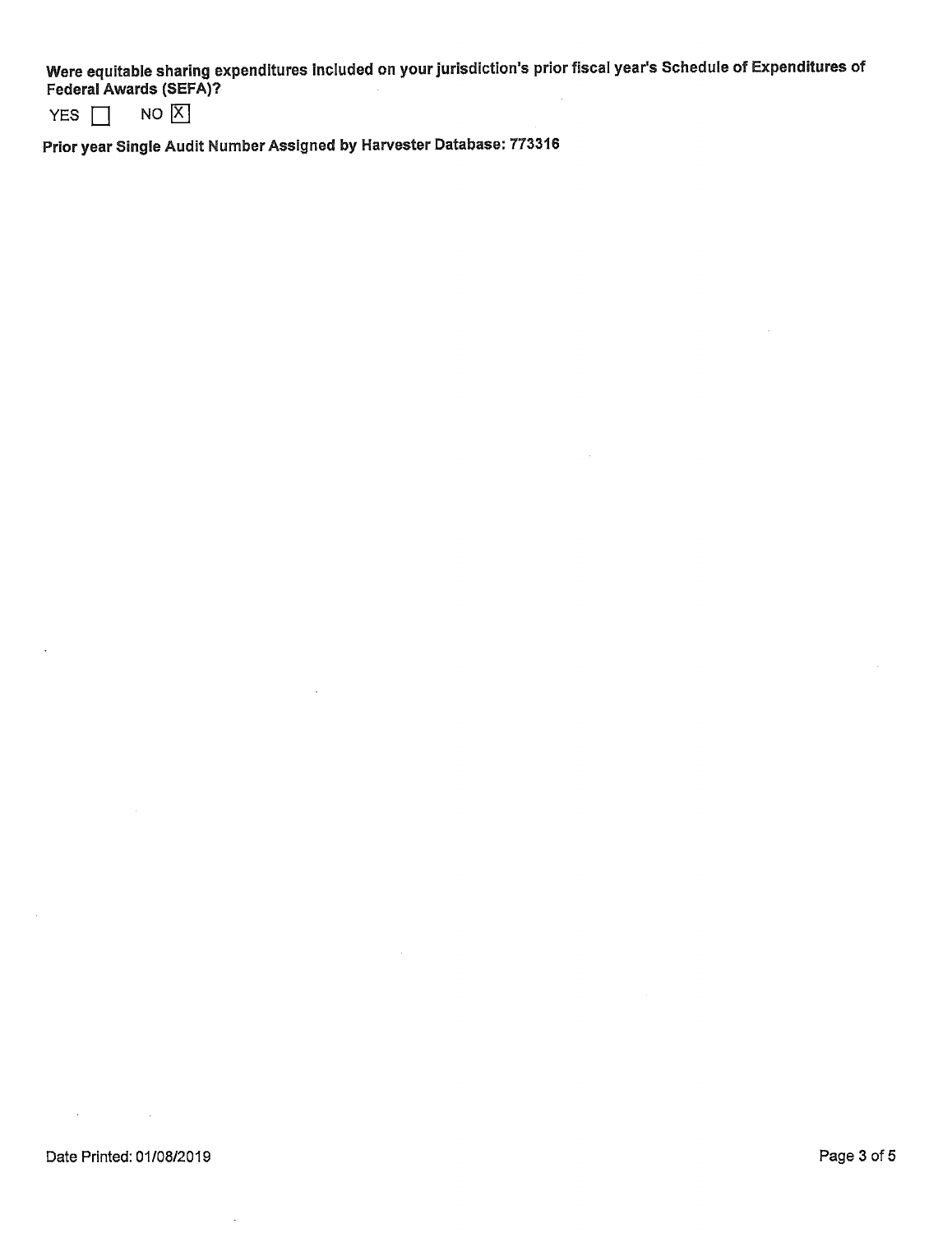# **Affidavit**

Under penalty of perjury, the undersigned officials certify that they have read and understand their obligations under the Guide to Equitable Sharing for State, Local, and Tribal Law Enforcement Agencies (Guide) and all subsequent updates, this Equitable Sharing Agreement, and the applicable sections of the Code of Federal Regulations. The undersigned officials certify that the information submitted on the Equitable Sharing Agreement and Certification form (ESAC) is an accurate accounting of funds received and spent by the Agency.

The undersigned certify that the Agency is in compliance with the applicable nondiscrimination requirements of the following laws and their Department of Justice implementing regulations: Title VI of the Civil Rights Act of 1964 (42 U.S.C. § 2000d et sea.). Title IX of the Education Amendments of 1972 (20 U.S.C. § 1681 et seq.), Section 504 of the Rehabilitation Act of 1973 (29 U.S.C. § 794), and the Age Discrimination Act of 1975 (42 U.S.C. § 6101 et seq.), which prohibit discrimination on the basis of race, color, national origin, disability, or age in any federally assisted program or activity, or on the basis of sex in any federally assisted education program or activity. The Agency agrees that it will comply with all federal statutes and regulations permitting federal investigators access to records and any other sources of information as may be necessary to determine compliance with civil rights and other applicable statutes and regulations.

# **Equitable Sharing Agreement**

This Federal Equitable Sharing Agreement, entered into among (1) the Federal Government, (2) the Agency, and (3) the Agency's governing body, sets forth the requirements for participation in the federal Equitable Sharing Program and the restrictions upon the use of federally forfeited funds, property, and any interest earned thereon, which are equitably shared with participating law enforcement agencies. By submitting this form, the Agency agrees that it will be bound by the Guide and all subsequent updates, this Equitable Sharing Agreement, and the applicable sections of the Code of Federal Regulations. Submission of the ESAC is a prerequisite to receiving any funds or property through the Equitable Sharing Program.

1. Submission. The ESAC must be signed and electronically submitted within 60 days of the end of the Agency's fiscal year. Electronic submission constitutes submission to the Department of Justice and the Department of the Treasury.

2. Signatories. The ESAC must be signed by the head of the Agency and the head of the governing body. Examples of Agency heads include police chief, sheriff, director, commissioner, superintendent, administrator, county attorney, district attorney, prosecuting attorney, state attorney, commonwealth attorney, and attorney general. The governing body head is the head of the agency that appropriates funding to the Agency. Examples of governing body heads include city manager, mayor, city council chairperson, county executive, county council chairperson, administrator, commissioner, and governor. The governing body head cannot be an official or employee of the Agency and must be from a separate entity.

3. Uses. Shared assets must be used for law enforcement purposes in accordance with the Guide and all subsequent updates, this Equitable Sharing Agreement, and the applicable sections of the Code of Federal Regulations.

4. Transfers. Before the Agency transfers funds to other state or local law enforcement agencies, it must obtain written approval from the Department of Justice or Department of the Treasury. Transfers of tangible property are not permitted. Agencies that transfer or receive equitable sharing funds must perform sub-recipient monitoring in accordance with the Code of Federal Regulations.

5. Internal Controls. The Agency agrees to account separately for federal equitable sharing funds received from the Department of Justice and the Department of the Treasury, funds from state and local forfeitures, joint law enforcement operations funds, and any other sources must not be commingled with federal equitable sharing funds.

The Agency certifies that equitable sharing funds are maintained by the entity that maintains the Agency's appropriated or general funds and agrees that the funds will be subject to the standard accounting requirements and practices employed by the Agency's jurisdiction in accordance with the requirements set forth in the Guide, any subsequent updates, and the Code of Federal Regulations, including the requirement to maintain relevant documents and records for five years.

The misuse or misapplication of equitably shared funds or assets or supplantation of existing resources with shared funds or assets is prohibited. The Agency must follow its jurisdiction's procurement policies when expending equitably shared funds. Failure to comply with any provision of the Guide, any subsequent updates, and the Code of Federal Regulations may subject the Agency to sanctions.

6. Single Audit Report and Other Reviews. Audits shall be conducted as provided by the Single Audit Act Amendments of 1996 and OMB Uniform Administrative Requirements, Costs Principles, and Audit Requirements for Federal Awards. The Agency must report its equitable sharing expenditures on the Schedule of Expenditures of Federal Awards (SEFA) under Catalog of Federal Domestic Assistance number 16.922 for Department of Justice and 21.016 for Department of the Treasury. The Department of Justice and the Department of the Treasury reserve the right to conduct audits or reviews.